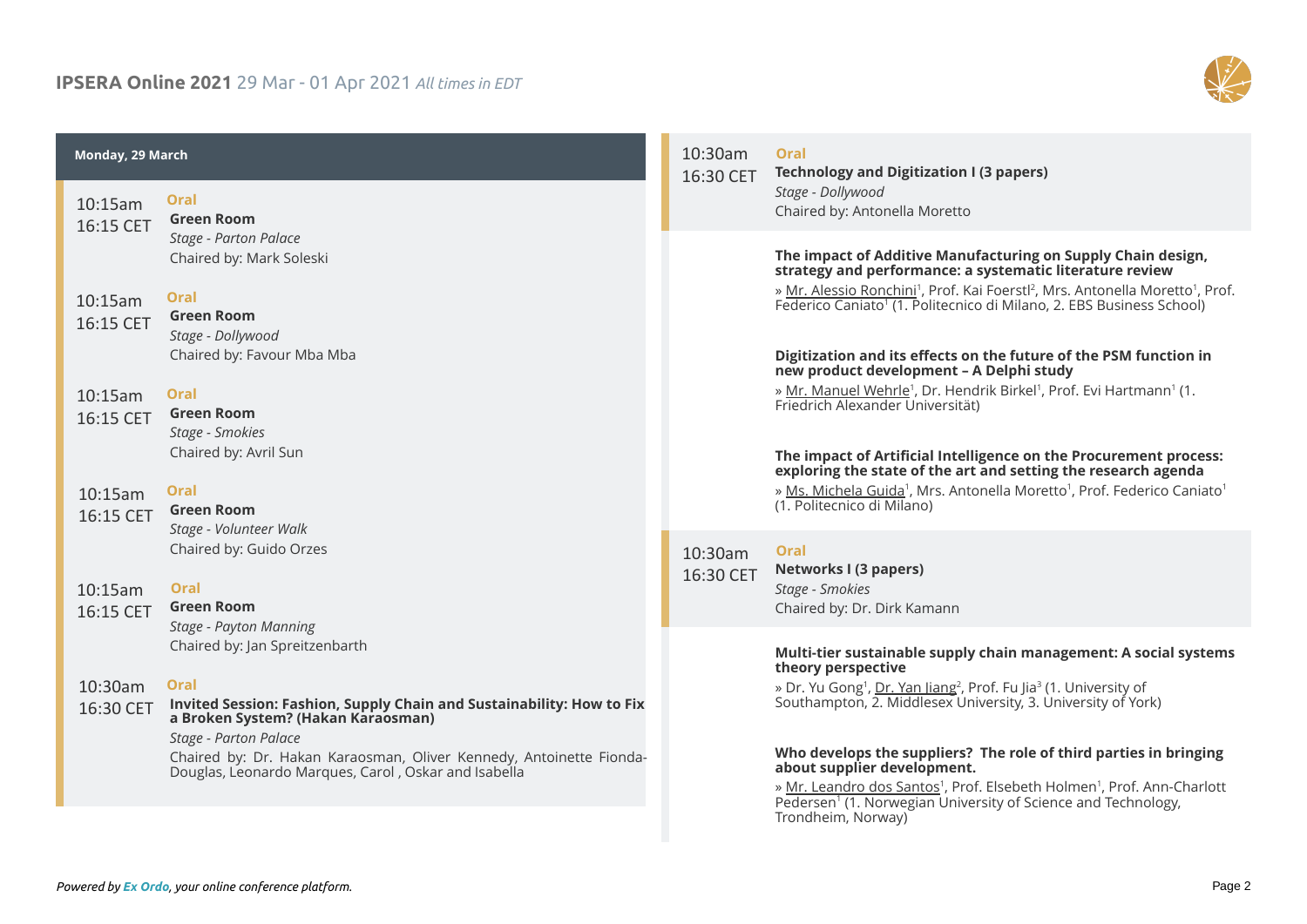

#### **Monday, 29 March**

#### **Invoking resilience during the pandemic**

» <u>Prof. Dirk-Jan Kamann<sup>1</sup>,</u> Dr. Petra Gyurácz-Németh<sup>2</sup> (1. University of Pannonia, Veszprém, 2. University of Pannonia, Faculty of Business and Economics, Veszprem)

 **Oral** 10:30am 16:30 CET

#### **Covid I (3 papers)**

*Stage - Volunteer Walk* Chaired by: Dr. Margherita Molinaro

#### **Procurement under pressure: emerging governance issues in the procurement of medical supplies during the COVID-19 pandemic**

» <u>Dr. Jolien Grandia</u><sup>1</sup>, <u>Mrs. Rianne Warsen</u>' (1. Erasmus University Rotterdam)

#### **COVID-19 crisis and supply chains**

» Dr. loannis G. Theodorakis<sup>1</sup>, <u>Dr. Marek Vins</u><sup>2</sup>, Dr. Efthymia Kottika<sup>2</sup>, Dr. Ayşegül Özsomer<sup>3</sup>, Dr. Miroslav Karliček<sup>2</sup>, Mr. Konstantinos G. Kottikas<sup>4</sup> (1. INSEEC Grande École INSEEC U., 2. Prague University of Economics and Business, 3. Koç University, 4. Athens University of Economics and Business)

#### **How to react to supply chain disruption. A successful case study during COVID-19 pandemic.**

» <u>Dr. Margherita Molinaro</u>', Prof. Pietro Romano', Mr. Gianluca Sperone<sup>2</sup> (1. University of Udine, 2. Zoppas Industries Heating Element Technologies)

#### **A Kraljic and Competitive Rivalry Perspective on Hospital Procurement During a Pandemic (Covid-19): A Dutch Case Study**

» Ms. Barbara Tip<sup>1</sup>, Dr. Frederik Vos<sup>2</sup>, Ms. Esmee Peters<sup>3</sup>, <u>Mr. Vincent</u> <u>Delke</u>² (1. University of Twent, 2. University of Twente, 3. Public Procurement Research Centre, Enschede)

# **Oral** 10:30am

**Public Procurement I (4 papers)** *Stage - Payton Manning* Chaired by: Prof. Katri Kauppi 16:30 CET

#### **Collaborators and supplementers : Profiling the social and health care delivery options of Finnish municipalities through cluster analysis**

» Prof. Katri Kauppi<sup>1</sup>, <u>Dr. Suvituulia Taponen</u>' (1. Aalto University)

#### **Supplier selection with a "lottery" component - Empirical analyses of rank reversal**

» Mr. Gijsbert Engh<sup>1</sup>, Mr. Yoran Nijenhuis<sup>1</sup>, <u>Prof. Fredo Schotanus</u><sup>2</sup>, Prof. Jan Telgen<sup>1</sup> (1. University of Twente, 2. Utrecht University)

#### **Designing pre-commercial procurement: how procurement practices facilitate commercialization of innovative solutions**

» <u>Mr. Yannick Beverloo</u>', Dr. Kostas Selviaridis<sup>2</sup>, Prof. Finn Wynstra' (1. Rotterdam School of Management, Erasmus University, 2. Lancaster University Management School)

#### **Public procurement stimulating Open Data reuse**

» <u>Mr. samuel renault</u>', Ms. Prune Gautier', Mr. Sebastien Martin', Dr. Slim Turki<sup>1</sup> (1. Luxembourg Institute of Science and Technology)

# **Oral** 11:45am

# **Green Room** 17:45 CET

*Stage - Parton Palace* Chaired by: Ryan Lile

#### **Oral**

#### 12pm 18:00 CET

# **Meet the Editors**

*Stage - Parton Palace*

Chaired by: Prof. Tobias Schoenherr, Glenn Ritchey, Britta Gammelgaard, Chee-Yew Wong, Mark Pagell, Barbara Flynn, Steffan Minner, Tyson Browning, Subohda Kumar, Beverly Wagner, Stephen Child, Sriram Narayana and Chen Yang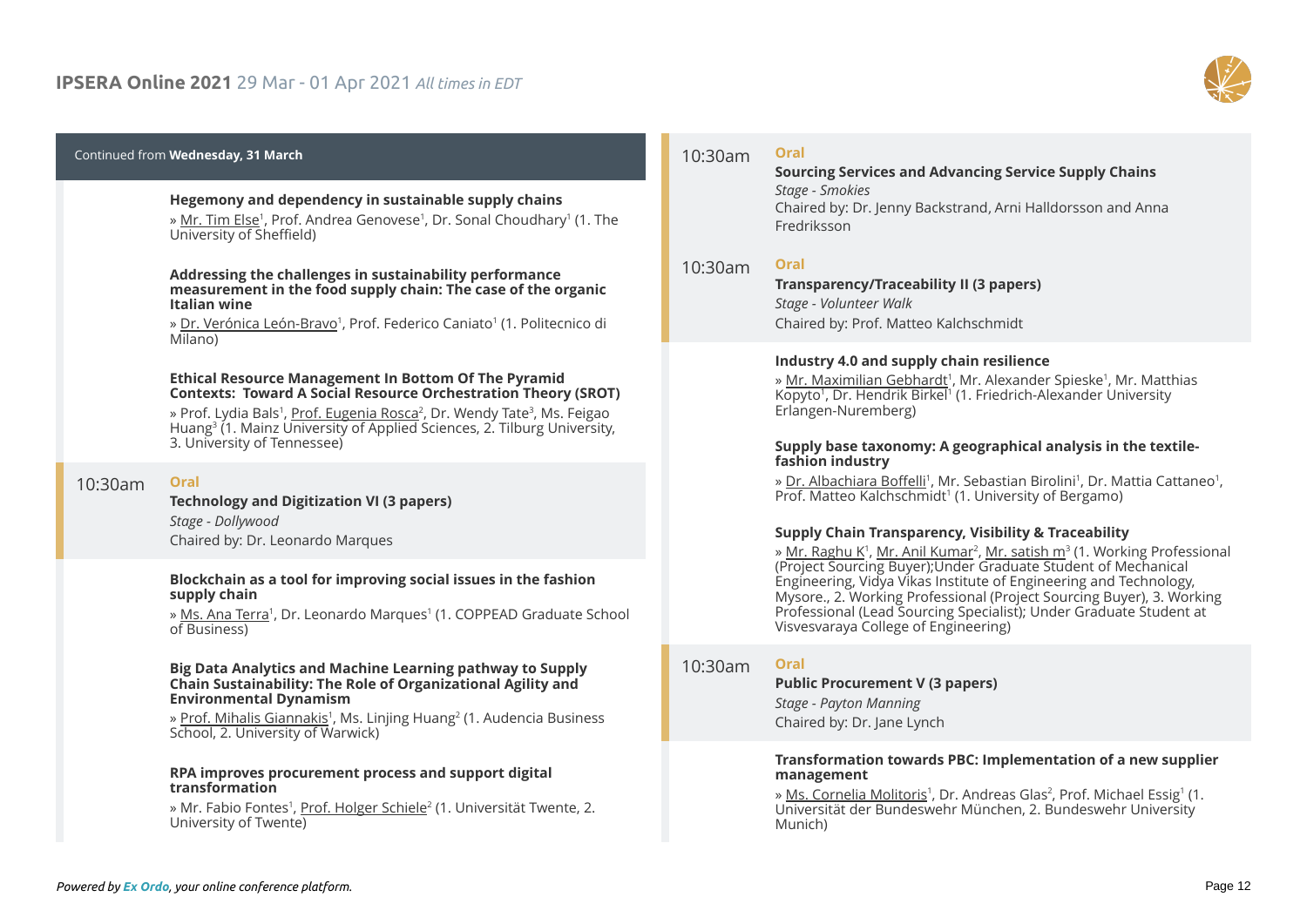

#### **Wednesday, 31 March**

#### **Living in a Constant Crisis: Lessons for Public Procurement**

» <u>Dr. Jane Lynch</u>', Prof. Christine Harland<sup>2</sup>, Prof. Jan Telgen<sup>3</sup>, Dr. Andrea Patrucco<sup>4</sup>, Prof. Petra Ferk<sup>5</sup>, Prof. Louise Knight<sup>6</sup>, Ms. Esmee Peters′, Prof. Tunde Tatrai $^8$ , Dr. Niels Uenk $^6$  (1. Cardiff University, 2. Politecnico di Milano, 3. Public Procurement Research Centre, 4. Florida International, 5. Graduate School of Government and European Studies, New University, 6. University of Twente, 7. Public Procurement Research Centre, Enschede, 8. Corvinus University of Budapest)

#### **Highway to hell: Can collaborative contracting be more than a road paved with good intentions?**

» <u>Mr. Tom Aben</u>', Prof. Wendy van der Valk<sup>2</sup>, Prof. Henk Akkermans' (1. Tilburg University, 2. Tilburg School of Economics and Management)

| <b>加</b> :30am<br>16:30 CET | Oral<br><b>Green Room</b><br>Stage - Parton Palace<br>Chaired by: Ryan Lile                                                                                         |
|-----------------------------|---------------------------------------------------------------------------------------------------------------------------------------------------------------------|
| 12pm<br>18:00 CET           | <b>Keynote</b><br><b>Teaching Sustainability</b><br>Stage - Parton Palace<br>Chaired by: Dr. Wendy Tate, Eugenia Rosca, Andrea Sordi, Beth Davis and<br>Max McGehee |
| $1:15$ pm<br>19:15 CET      | Oral<br><b>Green Room</b><br>Stage - Parton Palace<br>Chaired by: Anne Dohmen                                                                                       |
| $1:15$ pm<br>19:15 CET      | Oral<br><b>Green Room</b><br>Stage - Dollywood                                                                                                                      |

#### **Oral** 1:15pm

19:15 CET

1:15pm

1:15pm

**Green Room** *Stage - Volunteer Walk* Chaired by: Feigao Huang

### **Oral**

**Green Room** *Stage - Payton Manning* Chaired by: Junwoo Cha 19:15 CET

### **Oral**

**Green Room** *Stage - Smokies* Chaired by: Georgios Vousinas 19:15 CET

### **Oral**

**Sustainability V (3 papers)** *Stage - Parton Palace* Chaired by: Prof. Holger Schiele 1:30pm 19:30 CET

#### **Purchasing and supply management skills and competences for innovation and sustainability: an initial framework**

» <u>Mrs. Murielle Francillette</u>1, Mrs. Murielle Francillette<sup>1</sup>, Dr. Katia picaud bello<sup>1</sup>, Dr. Volker Koch<sup>2</sup>, Prof. Holger Schiele<sup>3</sup> (1. ESSCA School of Management, 2. Gra, 3. University of Twente)

#### **Sustainable Supply Chain Management in Luxury Brand Conglomerates: Window Dress to Impress?**

» <u>Dr. Wim Lambrechts</u>', <u>Dr. Kim Janssens</u>', <u>Dr. Pınar Özuyar<sup>2</sup>, Mr. Jason</u> <u>Mandels</u>1 (1. Open Universiteit, 2. Istinye University)

#### **The caiman management in the Cuniã Lake Extractive Reserve: A Community of Practice lens**

» <u>Ms. Cassia Yamanaka</u>', Dr. Mariluce Paes de Souza', Dr. Leonardo Marques<sup>2</sup> (1. Federal University of Rondônia, 2. COPPEAD Graduate School of Business)

Chaired by: Jenny Hoang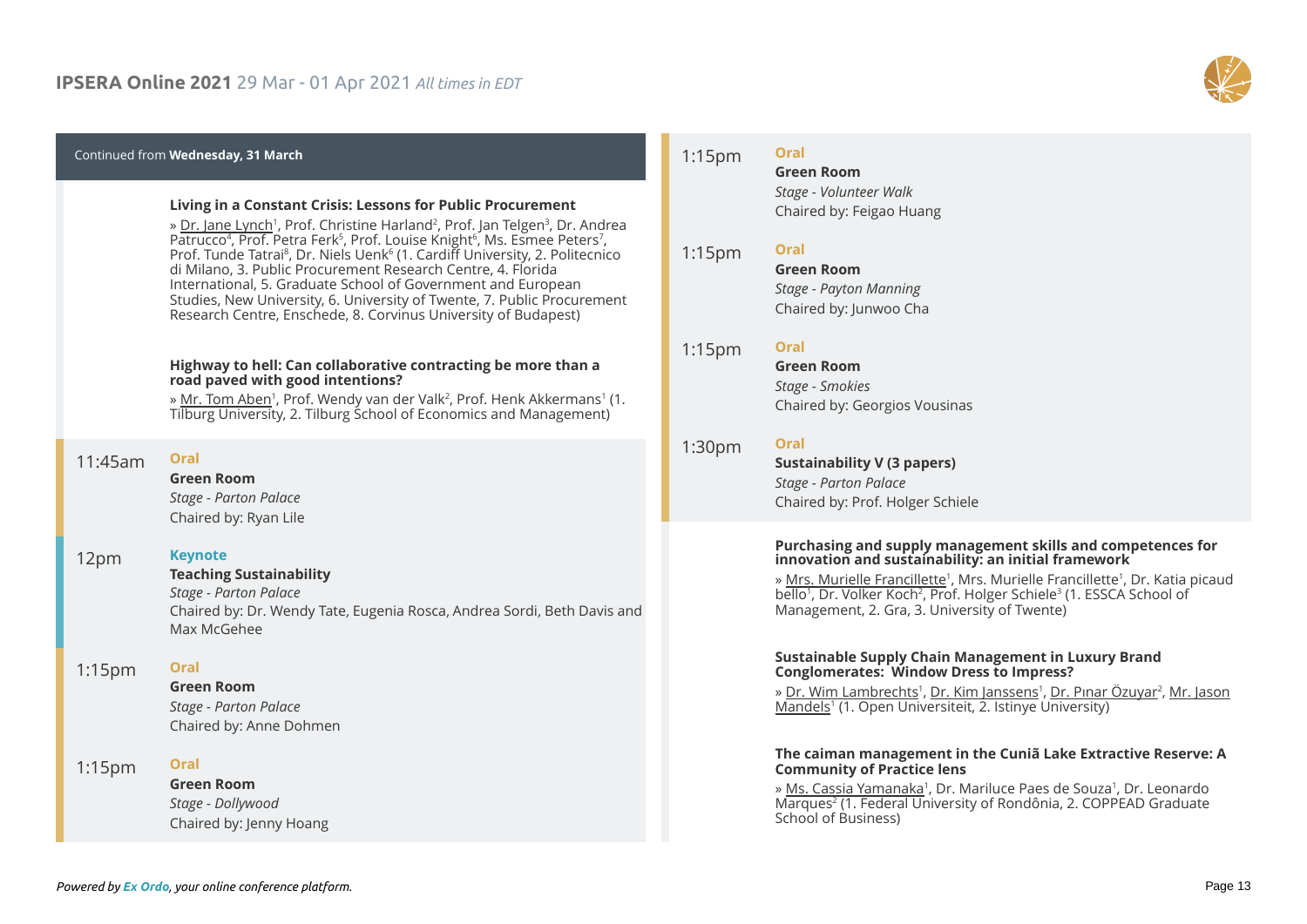

| <b>Wednesday, 31 March</b>      |                                                                                                                                                                                                                                                                                                                                                                                            |                                 | Supplier willingness to engage in outcome-based contracts in a<br>multi-party setting                                                                                                                                                                                                                                                                                                                                              |  |
|---------------------------------|--------------------------------------------------------------------------------------------------------------------------------------------------------------------------------------------------------------------------------------------------------------------------------------------------------------------------------------------------------------------------------------------|---------------------------------|------------------------------------------------------------------------------------------------------------------------------------------------------------------------------------------------------------------------------------------------------------------------------------------------------------------------------------------------------------------------------------------------------------------------------------|--|
| 1:30 <sub>pm</sub><br>19:30 CET | <b>Oral</b><br><b>Buyer-Supplier Relationship I (4 papers)</b><br>Stage - Dollywood                                                                                                                                                                                                                                                                                                        |                                 | » Mrs. Anna Nikulina <sup>1</sup> , Prof. Finn Wynstra <sup>1</sup> (1. Rotterdam School of<br>Management, Erasmus University)                                                                                                                                                                                                                                                                                                     |  |
|                                 | Chaired by: Ms. Honey Zimmerman<br>Conceptualization and theorization of lean supply management<br>» Mr. Fernando Naranjo <sup>1</sup> , Dr. Larry Menor <sup>1</sup> , Dr. Fraser Johnson <sup>1</sup> (1.<br>Western University)                                                                                                                                                         |                                 | Information processing capabilities for managing public<br>procurement complexity<br>» Ms. Ruth Noemi Francia Sloot <sup>1</sup> , Dr. Hans Voordijk <sup>2</sup> , Prof. Leentje<br>Volker <sup>1</sup> (1. University of Twente, 2. Univer)                                                                                                                                                                                      |  |
|                                 | A resource dependency perspective on supplier resource<br>mobilization<br>» Mr. Lars Goossen <sup>1</sup> , Dr. Frederik Vos <sup>1</sup> , Mrs. Bita Mirzaei <sup>1</sup> , Prof. Holger<br>Schiele <sup>1</sup> (1. University of Twente)                                                                                                                                                |                                 | What is the right supply chain for your project? An empirical<br>exploration of the link between environmental uncertainty and<br>innovation project management strategies<br>» Dr. Andrea Patrucco <sup>1</sup> , Dr. Federica Ciccullo <sup>2</sup> , Dr. Kostas Selviaridis <sup>3</sup> (1.<br>Florida International University - College of Business, 2. Politecnico di<br>Milano, 3. Lancaster University Management School) |  |
|                                 | The impact of ISO certification awareness on purchase intention -<br>the mediating role of perceived quality, brand image and<br>customer satisfaction<br>» Dr. Jos Schijns <sup>1</sup> , Ms. Lotte van Ekert <sup>2</sup> , Dr. Cees J. Gelderman <sup>1</sup> , Dr. Wim Lambrechts <sup>3</sup> (1. Open University of the Netherlands, 2. Archipel<br>Zorggroep, 3. Open Universiteit) | 1:30 <sub>pm</sub><br>19:30 CET | <b>Oral</b><br><b>Healthcare Purchasing and Supply Management (Backstrand)</b><br>Stage - Payton Manning<br>Chaired by: Dr. Jenny Backstrand, Arni Halldorsson, Liz Breen and Sarah<br>Schiffling                                                                                                                                                                                                                                  |  |
|                                 | Industry 4.0 influence in supply chains<br>» Ms. Honey Zimmerman <sup>1</sup> (1. University of Missouri-St. Louis)                                                                                                                                                                                                                                                                        | 1:30 <sub>pm</sub><br>19:30 CET | Oral<br><b>Experimental Design (Eckerd)</b><br>Stage - Smokies                                                                                                                                                                                                                                                                                                                                                                     |  |
| 1:30 <sub>pm</sub><br>19:30 CET | Oral<br>Projects I (4 papers)<br>Stage - Volunteer Walk<br>Chaired by: Dr. Niels Pulles                                                                                                                                                                                                                                                                                                    | 3pm                             | Chaired by: Stephanie Eckerd, Scott Duhadway, Kai Foerstl, Henrik<br>Franke, Simone Peinkofer, Wendy Tate and Steven Carnovale<br>General<br><b>Everything IPSERA Quiz</b>                                                                                                                                                                                                                                                         |  |
|                                 | Attracting suppliers in project-based relationships<br>» Mr. Gregor Möllers <sup>1</sup> , Dr. Niels Pulles <sup>1</sup> , Prof. Louise Knight <sup>1</sup> (1.<br>University of Twente)                                                                                                                                                                                                   | 21:00 CET                       | Stage - Parton Palace<br>Chaired by: Dr. Robert Suurmond                                                                                                                                                                                                                                                                                                                                                                           |  |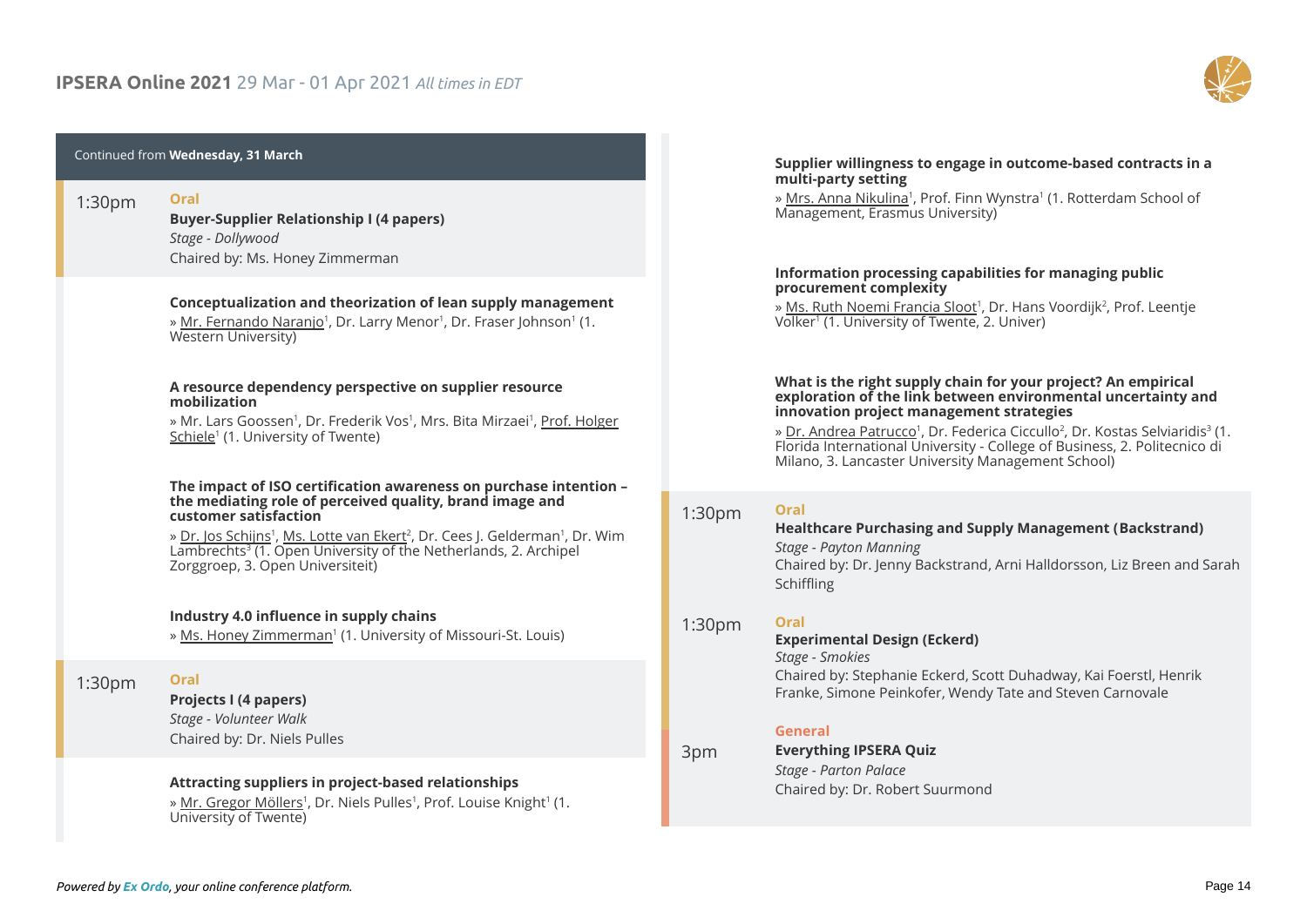# **IPSERA Online 2021** 29 Mar - 01 Apr 2021 *All times in EDT*



| Thursday, 1 April<br>8am         | General                                                                                                                                    | 9am<br>15:00 CET | Oral<br><b>Sustainability VI (3 papers)</b><br>Stage - Parton Palace<br>Chaired by: Prof. Cristiane Biazzin                                                                                                                                                                                                                                                                                                                                                              |
|----------------------------------|--------------------------------------------------------------------------------------------------------------------------------------------|------------------|--------------------------------------------------------------------------------------------------------------------------------------------------------------------------------------------------------------------------------------------------------------------------------------------------------------------------------------------------------------------------------------------------------------------------------------------------------------------------|
| 14:00 CET<br>8:45am<br>14:45 CET | <b>Help Desk and Coffee Break Room</b><br>Stage - Fulmer<br>Oral<br><b>Green Room</b><br>Stage - Parton Palace<br>Chaired by: Mark Soleski |                  | <b>Supplier Diversity in Brazilian Firms</b><br>» Prof. Priscila Miguel <sup>1</sup> , Prof. Maria José Tonelli <sup>2</sup> , Prof. Cristiane Biazzin <sup>3</sup> ,<br>Ms. Vittoria Loviscek <sup>2</sup> (1. FGV-EAESP, 2. FGV EAESP, 3. Northern<br>Kentucky University)<br>Delivering socially useful products and services to the<br>underserved: A resource dependence perspective                                                                                |
| 8:45am<br>14:45 CET              | <b>Oral</b><br><b>Green Room</b><br>Stage - Dollywood<br>Chaired by: Favour Mba Mba<br>Oral                                                |                  | » Ms. Feigao Huang <sup>1</sup> , Dr. Wendy Tate <sup>1</sup> (1. University of Tennessee)<br>Supply Chain Finance: delivering on its promises? A post-adoption<br>supplier perspective<br>» Mr. Christiaan de Goeij <sup>1</sup> , Dr. Luca Mattia Gelsomino <sup>1</sup> , Prof. Federico<br>Caniato <sup>2</sup> , Mrs. Antonella Moretto <sup>2</sup> , Dr. Michiel Steeman <sup>1</sup> (1.<br>Windesheim University of Applied Sciences, 2. Politecnico di Milano) |
| 8:45am<br>14:45 CET              | <b>Green Room</b><br>Stage - Smokies<br>Chaired by: Avril Sun<br>Oral                                                                      | 9am<br>15:00 CET | Oral<br><b>Buyer-Supplier Relationship II (3 papers)</b><br>Stage - Dollywood<br>Chaired by: Dr. Nadine Kiratli                                                                                                                                                                                                                                                                                                                                                          |
| 8:45am<br>14:45 CET              | <b>Green Room</b><br>Stage - Volunteer Walk<br>Chaired by: Iryna Maliatsina                                                                |                  | <b>Effects of Virtual Communication and Framing on Buyer-Supplier</b><br><b>Negotiations</b><br>» Dr. Henrik Franke <sup>1</sup> , Dr. Nadine Kiratli <sup>2</sup> , Dr. Eline van Poucke <sup>3</sup> (1. ETH<br>Zürich, 2. Maastricht University, 3. Universiteit Antwerpen)                                                                                                                                                                                           |
| 8:45am<br>14:45 CET              | <b>Oral</b><br><b>Green Room</b><br>Stage - Payton Manning<br>Chaired by: Jan Spreitzenbarth                                               |                  | Exploring the effects of relational and formal governance on<br>supplier satisfaction<br>» Mrs. Sigrid Weller <sup>1</sup> , Dr. Niels Pulles <sup>2</sup> , Prof. Bernd M. Zunk <sup>1</sup> (1. Graz<br>University of Technology, 2. University of Twente)                                                                                                                                                                                                             |
|                                  |                                                                                                                                            |                  | Taking disruptions personal: The effects of personality factors on<br>supply chain disruptions and resilience<br>» Mr. Sebastian Gehrlein <sup>1</sup> , Prof. Christoph Bode <sup>1</sup> (1. University of<br>Mannheim)                                                                                                                                                                                                                                                |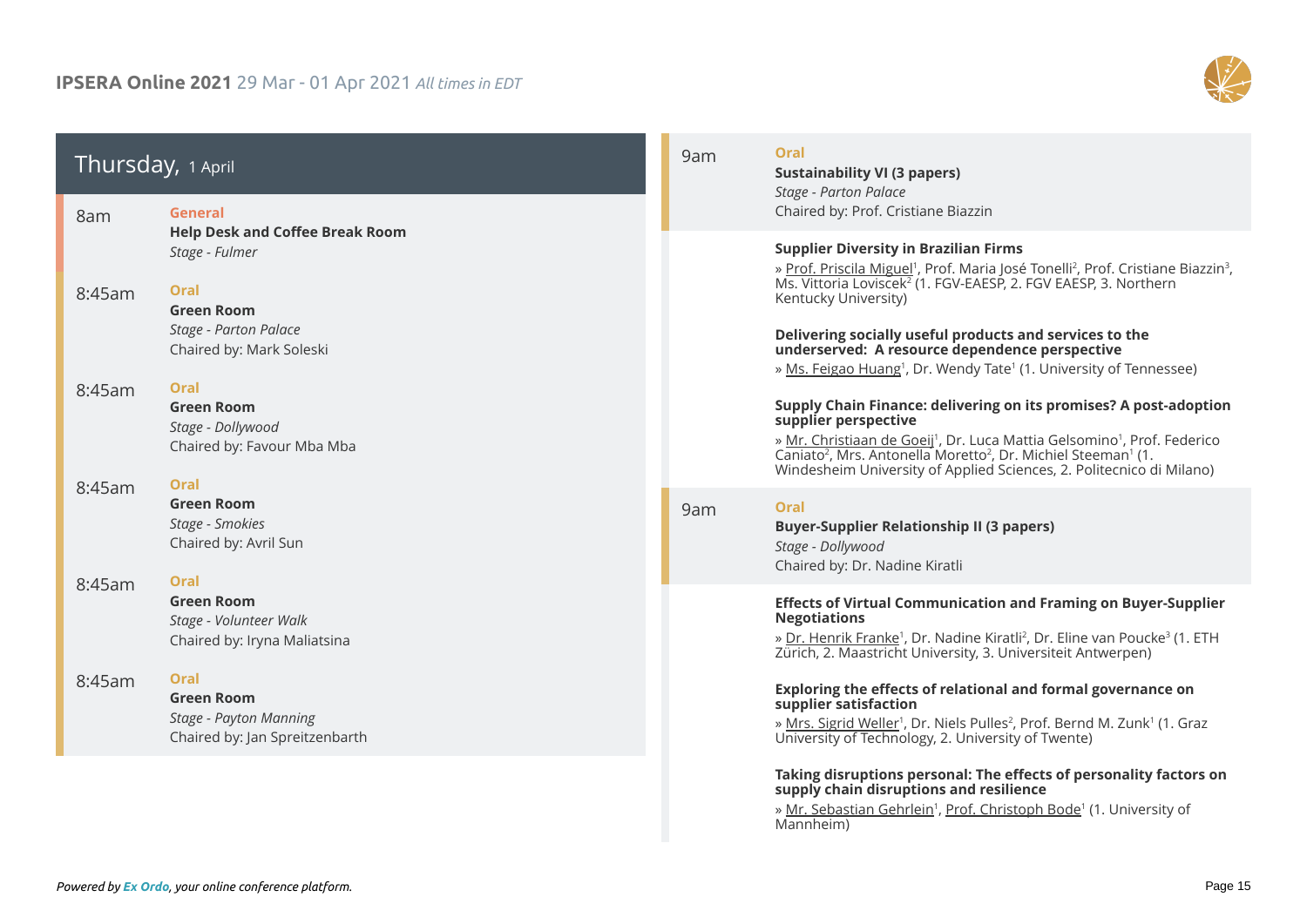

| Thursday, 1 April<br>Oral<br>9am<br><b>Purchasing Competence I (4 papers)</b><br>15:00 CET<br>Stage - Smokies<br>Chaired by: Mr. Vincent Delke<br>A framework for implementing gamification in Purchasing and<br><b>Supply Management education.</b><br>» Dr. Stephen Kelly <sup>1</sup> , Dr. Peter Vangorp <sup>1</sup> , Mr. Dennis Meyer <sup>2</sup> , Mr.<br>Vincent Delke <sup>3</sup> (1. Edge Hill University, 2. TU Dortmund University, 3.<br>University of Twente) |                                                                                                                                                                                                                                                                                                                                                                                                |
|--------------------------------------------------------------------------------------------------------------------------------------------------------------------------------------------------------------------------------------------------------------------------------------------------------------------------------------------------------------------------------------------------------------------------------------------------------------------------------|------------------------------------------------------------------------------------------------------------------------------------------------------------------------------------------------------------------------------------------------------------------------------------------------------------------------------------------------------------------------------------------------|
|                                                                                                                                                                                                                                                                                                                                                                                                                                                                                |                                                                                                                                                                                                                                                                                                                                                                                                |
|                                                                                                                                                                                                                                                                                                                                                                                                                                                                                |                                                                                                                                                                                                                                                                                                                                                                                                |
|                                                                                                                                                                                                                                                                                                                                                                                                                                                                                | The role of knowledge conversion in developing operational<br>capabilities in purchasing and supply management: An<br>organisational routines perspective<br>» Dr. Stephen Kelly <sup>1</sup> , Prof. Lydia Bals <sup>2</sup> , Mr. Klaas Stek <sup>3</sup> , Dr. Heike<br>Schulze <sup>2</sup> (1. Edge Hill University, 2. Mainz University of Applied<br>Sciences, 3. University of Twente) |
|                                                                                                                                                                                                                                                                                                                                                                                                                                                                                | Design and Adoption of Agility in Purchasing and Supply<br>Management: Conceptual findings based on case study data<br>» Mrs. Vanessa Kraft <sup>1</sup> , Prof. Elmar Holschbach <sup>2</sup> (1. TU Dortmund<br>University, 2. South Westphalia University of Applied Sciences)                                                                                                              |
|                                                                                                                                                                                                                                                                                                                                                                                                                                                                                | A soft skills experiment in an academic course<br>» Mr. Klaas Stek <sup>1</sup> (1. University of Twente)                                                                                                                                                                                                                                                                                      |
| 9am<br>15:00 CET                                                                                                                                                                                                                                                                                                                                                                                                                                                               | Oral<br>SC Finance I (3 papers)<br>Stage - Volunteer Walk<br>Chaired by: Dr. Roberta Pellegrino                                                                                                                                                                                                                                                                                                |
|                                                                                                                                                                                                                                                                                                                                                                                                                                                                                | Supply chain finance: how do supply chain strategies perform in<br>mitigating supply chain disruption and commodity price volatility<br>risks?<br>» Dr. Roberta Pellegrino <sup>1</sup> (1. Politecnico di Bari)                                                                                                                                                                               |

#### **Strategy of supply chain finance selection for working capital optimization**

» <u>Ms. Anastasiia Ivakina</u>1, <u>Prof. Nikolay Zenkevich</u>1, Ms. Yana Kuzmina<sup>1</sup> (1. Graduate School of Management)

#### **Exploring Supply Chain Finance opportunities in the Agri-food industry**

» <u>Ms. Elisa Medina</u>', Prof. Federico Caniato', Mrs. Antonella Moretto' (1. Politecnico di Milano)

#### **Oral** 9am

#### **Different Types of Analyses in Supply Management** *Stage - Payton Manning* Chaired by: Sining Song, Tingting Yan, John-Patrick Paraskevas, Brett Massimino, Shawn Bhimani and Wendy Tate 15:00 CET

# **Oral** 10:15am

| 16:15 CET | <b>Green Room</b>        |
|-----------|--------------------------|
|           | Stage - Parton Palace    |
|           | Chaired by: Mark Soleski |

# **Oral** 10:15am

| 16:15 CET | <b>Green Room</b>          |
|-----------|----------------------------|
|           | Stage - Dollywood          |
|           | Chaired by: Favour Mba Mba |

#### **Oral** 10:15am

**Green Room** *Stage - Smokies* Chaired by: Avril Sun 16:15 CET

### **Oral**

**Green Room** *Stage - Volunteer Walk* Chaired by: Iryna Maliatsina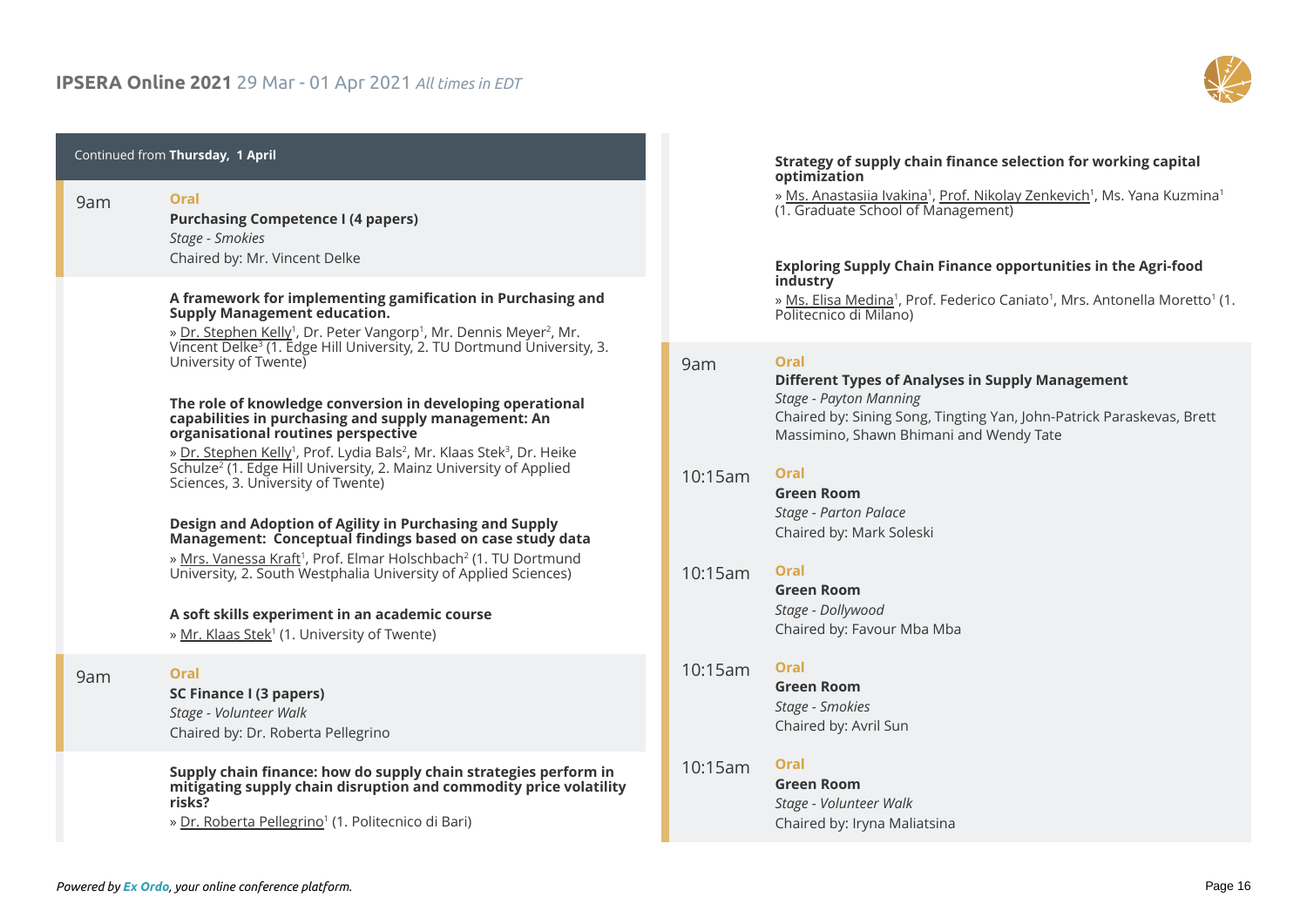

| Thursday, 1 April    |                                                                                                                                                                                                                                                                                                                   |  |
|----------------------|-------------------------------------------------------------------------------------------------------------------------------------------------------------------------------------------------------------------------------------------------------------------------------------------------------------------|--|
| 10:15am              | Oral<br><b>Green Room</b><br>Stage - Payton Manning<br>Chaired by: Jan Spreitzenbarth                                                                                                                                                                                                                             |  |
| 10:30am              | Oral<br><b>Sustainability VII (3 papers)</b><br>Stage - Parton Palace<br>Chaired by: Ms. Feigao Huang                                                                                                                                                                                                             |  |
| 10:15am<br>16:15 CET | From supplier diversity to economic inclusion: A sustainable<br>model driving social and business value<br>» Dr. Andrea Sordi <sup>1</sup> , Dr. Wendy Tate <sup>1</sup> , Ms. Feigao Huang <sup>1</sup> , Mr. Ryan Lile <sup>1</sup> ,<br>Ms. Sahra Nur <sup>1</sup> (1. University of Tennessee)                |  |
|                      | Social Accountability 8000 discontinuation and the<br>implementation of alternative initiatives<br>» Ms. Irene Marcuzzi <sup>1</sup> , Dr. Guido Orzes <sup>2</sup> , Prof. Guido Nassimbeni <sup>3</sup> (1.<br>Università degli Studi di Udine, 2. Free University of Bozen-Bolzano, 3.<br>University of Udine) |  |
|                      | Contextual considerations when specifying transport services to<br>reduce CO <sub>2</sub> emissions<br>» Mr. Javad Ghanei <sup>1</sup> , Dr. Dan Andersson <sup>2</sup> , Dr. Linda Styhre <sup>1</sup> (1. IVL<br>Swedish Environmental Research Institute, 2. Chalmers University of<br>Technology)             |  |
| 10:30am              | Oral<br><b>Buyer-Supplier Relationship III (3 papers)</b><br>Stage - Dollywood<br>Chaired by: Dr. Andrea Patrucco                                                                                                                                                                                                 |  |

#### **Driving supplier commitment in strategic buyer-supplier relationships: how can buyers keep their "customer of choice" status?**

» <u>Dr. Andrea Patrucco</u>', Mrs. Antonella Moretto<sup>2</sup>, Prof. Tobias Schoenherr<sup>3</sup> (1. Florida International University - College of Business, 2. Politecnico di Milano, 3. Michigan State University - Eli Broad College of Business)

#### **Exploring how startups organize the purchasing function**

» <u>Mr. Juliano Tessaro</u>', Dr. Rainer Harms', Prof. Holger Schiele' (1. University of Twente)

#### **Measurability of performance outcomes in digitally enabled environments: A literature review of PBC in the manufacturing sector**

» <u>Mr. Luis Prato</u>', Prof. Finn Wynstra<sup>2</sup>, Prof. Wendy van der Valk<sup>3</sup> (1. Rotterdam School of Management, Erasmus University, Building Mandeville (T), Room T9, 2. Rotterdam School of Management, Erasmus University, 3. Tilburg School of Economics and Management)

#### 10:30am **Oral**

#### **Purchasing Competence II (3 papers)** *Stage - Smokies* Chaired by: Mr. Klaas Stek

#### **Self-perceived Gender Differences in Purchasing**

» <u>Mr. Klaas Stek</u>', Ms. Tess Bijl<sup>2</sup>, Dr. Aldis G. Sigurðardóttir<sup>2</sup> (1. University of Twente & Graz University of Technology, 2. University of Twente)

#### **The Human Aspect in Purchasing and Supply Management - Traits as a Proxy for Personal Skills Development**

» <u>Mr. Klaas Stek</u>', Dr. Desirée van Dun<sup>2</sup>, Mr. Rafal Wisniewski' (1. University of Twente, 2. Twente)

#### **Strategic Cost Management from a Purchasing Perspective: Development of a conceptual research framework**

» <u>Mr. Moritz Brandstetter</u>', Prof. Christian von Deimling<sup>2</sup>, Prof. Michael Essig<sup>2</sup> (1. Procurement Working Group, Bundeswehr University Munich, 2. Universität der Bundeswehr München)